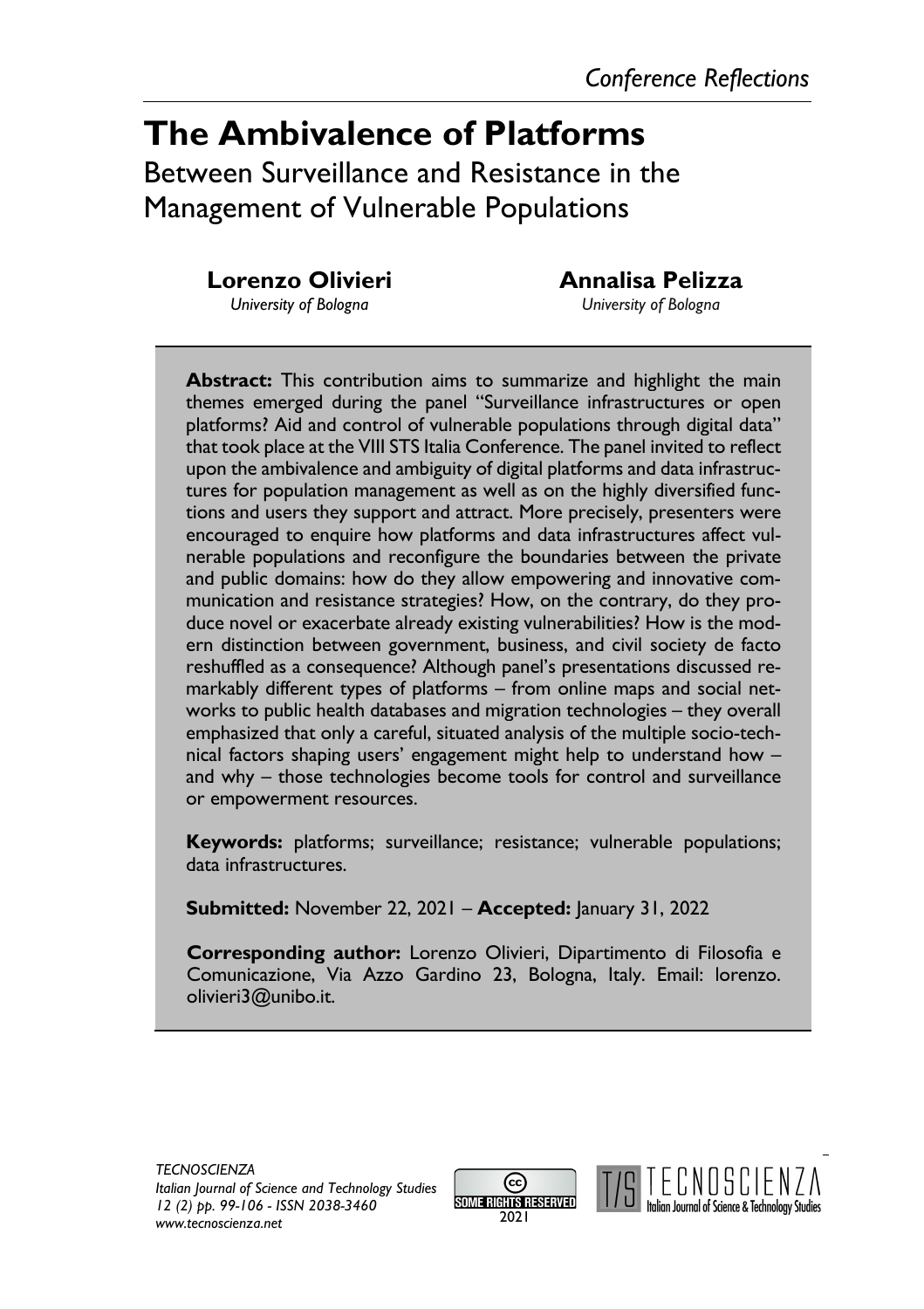### **1. Introduction**

In his seminal article, Gillespie (2010) stressed how the semantic richness and ambiguity of the term "platform" allowed firms to attract users, clients and advertisers by promising an open, neutral and egalitarian space. The term, he suggested, could be connected to four semantic territories – computational, architecture, figurative and political – which overall "point to a common set of connotations: a 'raised level surface' designed to facilitate some activity that will subsequently take place" (Gillespie 2010, 350). Through this semantic and discursive escamotage, firms attempt to obscure and alleviate the tensions between "user-generated and commercially-produced content, between cultivating community and serving up advertising, between intervening in the delivery of content and remaining neutral" (Gillespie 2010, 348).

One decade later, digital platforms have become even more ubiquitous and increasingly able to attract multiple, heterogenous types of users, who gather around their services in order to accomplish a continuously expanding set of actions. In this respect, our panel "Surveillance infrastructures or open platforms? Aid and control of vulnerable populations through digital data" aimed to shed light on some of the tensions which were not addressed by Gillespie's analysis. First, we decided to focus on a specific typology of users – vulnerable people and vulnerable populations – and on a specific type of data – sensitive and personal data. Second, but strongly connected to the previous point, we asked to reflect upon the dialectic between power and resistance, between aid and surveillance, which shapes the use of online platforms.

In proposing a discussion about this two-fold tension crossing the multiple uses and appropriations of platforms, we suggested to broaden the scope of the analysis in order to include data infrastructures which are not usually considered in the ranks of platforms, such as those for migration management. This move, we think, is needed in order to question and problematize what is usually perceived as a 'division of labor' between the biopolitical traits and purposes associated to institutional data infrastructures and the emancipatory, self-empowering features usually connected to digital platforms. This rigid distinction does not seem satisfactory: on the one hand, data infrastructures for population management provide access to healthcare and shelter; on the other hand, digital platforms and their data have increasingly become new sources of surveillance and control (Manokha 2018; Wood and Monahan 2019).

#### **2. The Role of Digital Infrastructures in the Control and Empowerment of Vulnerable Subjects**

The contributions to our panel addressed these issues along three main topics. First, the hybrid and open nature of online maps and social media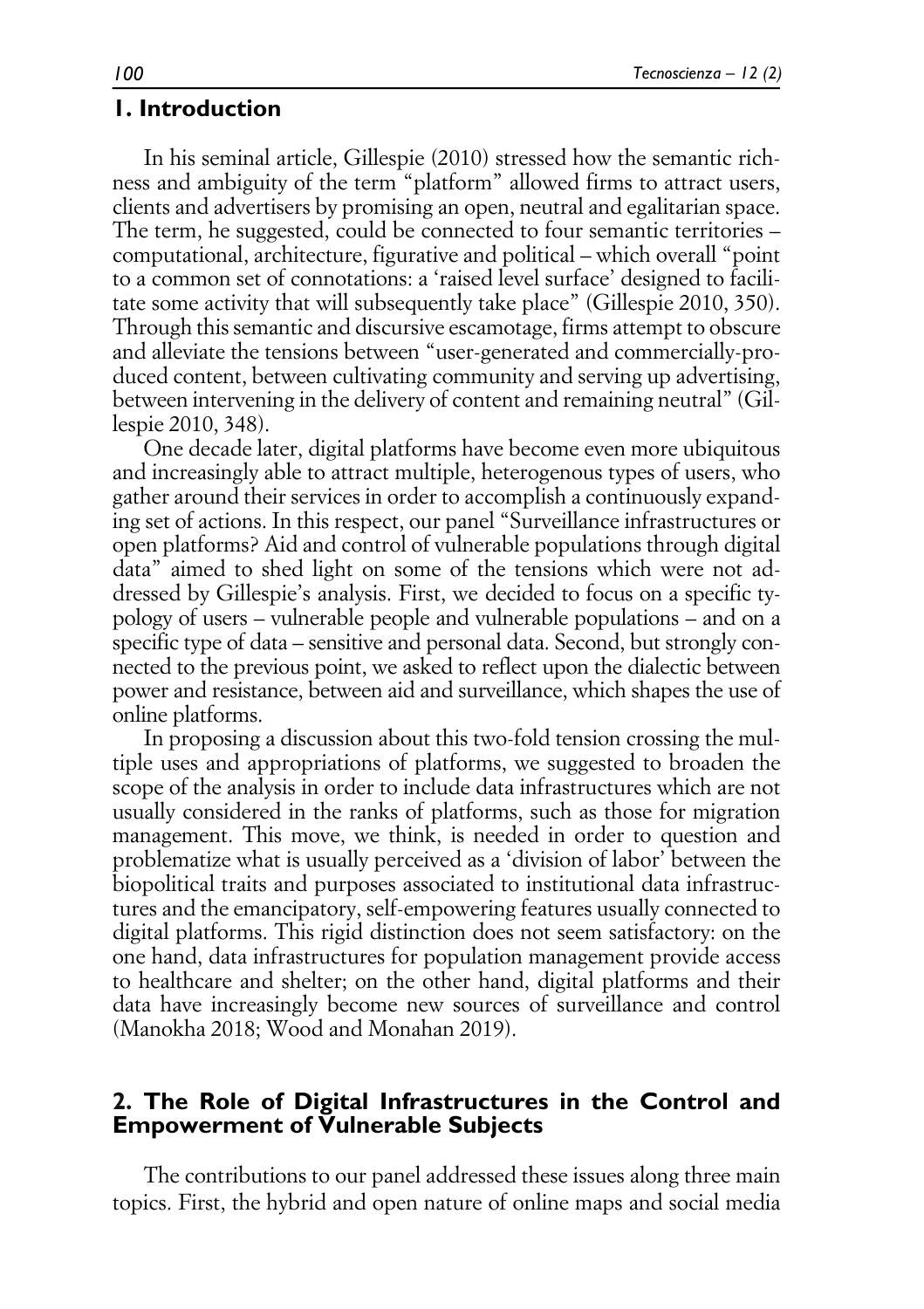was analyzed in terms of resistance and surveillance in the contributions by Federico Montanari (University of Modena-Reggio Emilia) and Lorenzo Olivieri (University of Bologna). Second, Roxana Varvara Boboc (University of Amsterdam, The Netherlands) and Laetitia Della Torre (University of Technology of Compi gne) highlighted the blurred boundaries between digital, private platforms and public services during the Covid pandemic and between health data stored in medical platforms and the possible risk of co-optation of those data for control and surveillance purposes. In a third set of presentations, Annalisa Pelizza (University of Bologna), Alice Fill (Scuola Superiore Sant'Anna, Italy) and Wouter Van Rossem (University of Twente, The Netherlands) explicitly addressed data infrastructures for migration management by analyzing the 'scripts of alterity' through which migrants are enacted by the European information systems, by showing how the principle of non-refoulment is jeopardized by the datafication and digitalization of European borders, and by focusing on the issues of data quality and data frictions between migrants' identities and the standards and interfaces available in information systems.

Montanari's talk addressed the ambivalent nature of online platforms by focusing on maps and mapping. As a matter of fact, maps, and especially online maps, add a further level of complexity, as they are simultaneously interfaces, representations, and tools. As pointed out by authors like Mitchell (2002), Latour (1990) and Farinelli (2009), maps have historically been vectors of cognitive, perceptive and social transformation. It is thus their highly hybrid nature that makes maps powerful tools allowing for both surveillance and control, and for solidarity, aid and cooperation. Today, maps and mapping constitute the basic elements of infrastructures and social media, and, as a consequence, they have also emerged as pillars of contemporary surveillance capitalism. Drawing on these insights, Montanari's contribution enquired how the polymorphous nature of maps allowed to provide and support aid, solidarity and resistance. More specifically, his work has investigated how maps allow the representation of the so-called 'Balkan route' as a site in which multiple types of solidarity and struggle have stratified over the years.

Olivieri's presentation discussed how border-crossers' smartphones, and the data stored in them, have become new means of surveillance. His work drew upon interviews collected at Greek Hotpsots as well as on a recent body of literature (Latonero and Kift 2018; Bolhuis and van Wijk 2020) which have shown how the vetting of smartphones and social media is an increasingly common practice during both registration and identification procedures conducted at the Hotspots, and the asylum process. These security checks allow extracting different types of data from smartphones and laptops in order to assess migrants' stories and identities through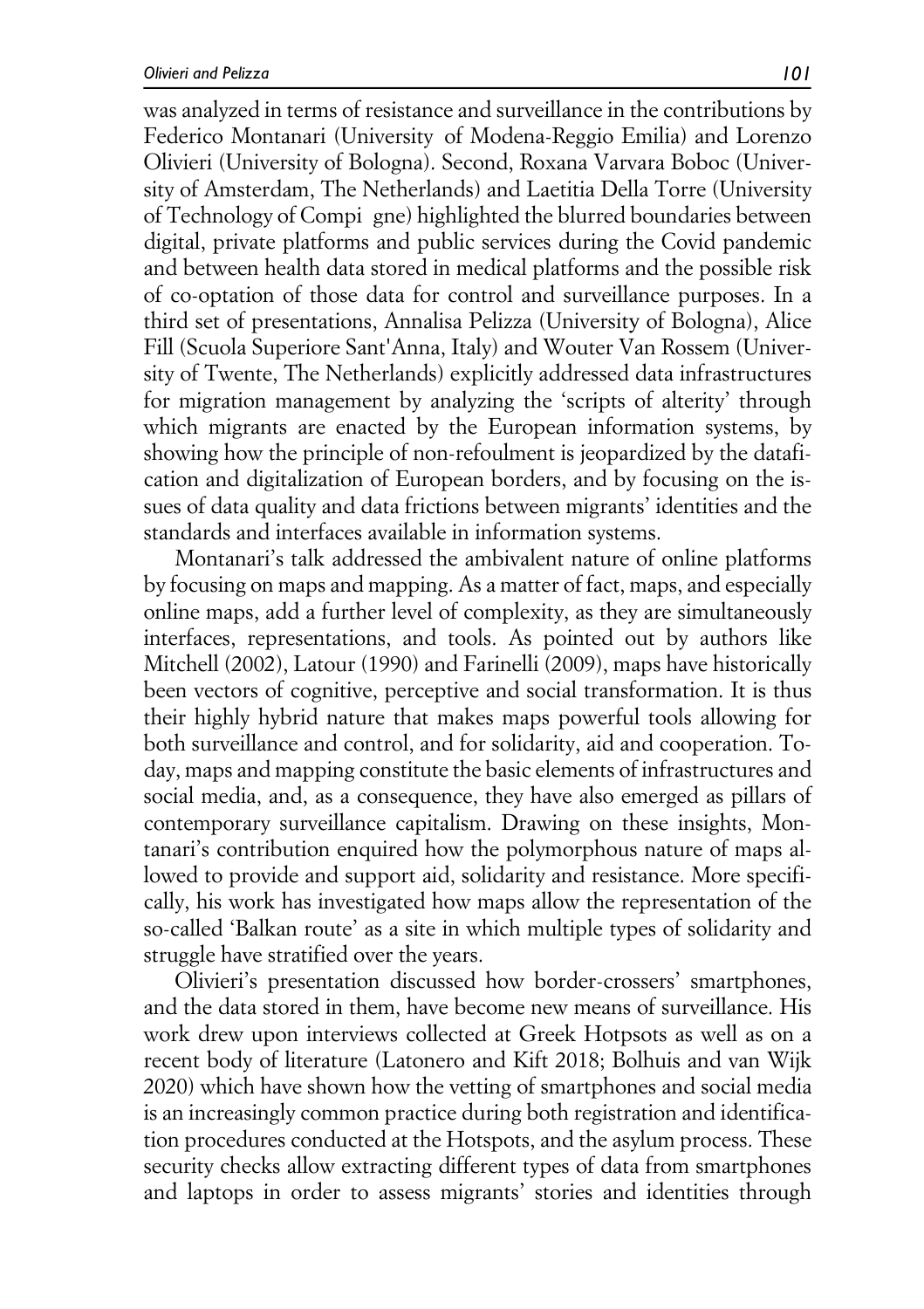content that is generated in non-securitarian and non-institutional contexts. The novelty represented by this modality of surveillance is that it seems to contrast with 'the epistemic suspicion towards the story' which characterizes biometric technology (Ajana 2013). By taking into account content produced by migrants in non-institutional contexts, smartphone and social media surveillance seem, at first glance, to be able to recover and foreground their stories and narrations. Yet, the vetting of smartphone and social media ends up reproducing and enhancing power relations: the content extracted and analyzed is always partial, deleted content can be retrieved without consent, the interpretation of data is done by officers. As a consequence, rather than filling the gap between identity and identification, social media surveillance and digital forensic technologies ultimately produce a proliferation of spokespersons (Pelizza 2021) which enact border-crossers in different, contrasting and unjust ways.

In Varvara Boboc's contribution, the implementation of apps and services for digital contact tracing during the COVID-19 pandemic represented a precious opportunity to explore the relational frictions and the coproductive processes at stake in the collaboration of private and public services. In April 2020, Google and Apple joined their forces to develop an Exposure Notification System (GAEN) which replaced the EU's previously developed options and enabled interoperability between Android and iOS devices using apps from public health authorities. These circumstances made particularly visible the co-production of power-relations. On the one hand, private platforms are considered reliable and invisible, provide public services on their own and, unlike public institutions, have the ability to transform a risk or crisis situation in a commercial opportunity. On the other hand, public institutions are both regulators and users of those platforms, while simultaneously being concerned with the organization of trust. The reciprocal dependency of public and private sectors became even more relevant during the COVID-19 pandemic, when digital, private platforms emerged as the main resilient actors, to the extent that essential public services became dependent on them. Yet, private companies still need to operate within a set of rules stipulated by institutional actors: privacy, interoperability, data management and lawful implementation then become the core issues to be clarified and implemented within a coherent regulatory structure. In this regard, one of the main obstacles highlighted by the contact-tracing case was policy-makers' struggle to produce consistent guidelines and propose feasible alternatives to private companies. However, Boboc argues, public and private bodies' need to access a large volume of high-quality data, as well as the urgency to determine the governance of data collection, make difficult to achieve a balance between individual rights and public health. Overall, the experience with apps for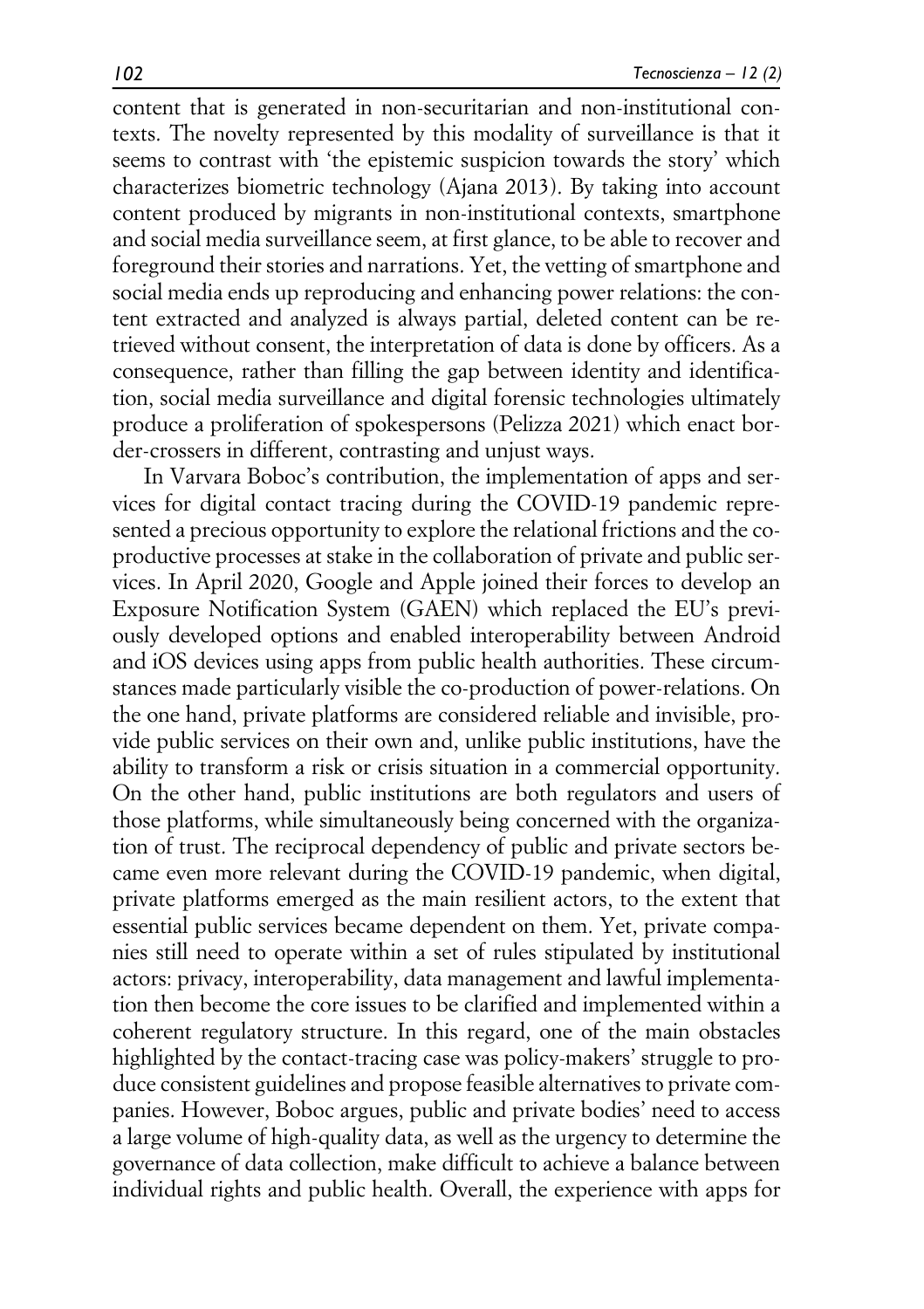digital contact-tracing leaves with more questions than answers: how can public and private actors earn citizens' trust? Is the private going public or, vice versa, is the public going private? Can secondary usage such as surveillance be prevented?

The problems of health data – or, more precisely, of the access to such data – was also addressed by Della Torre's contribution. Her presentation focused on refugees' medical records and on the risks of instrumentalization and misuse of such data. It relied on interviews conducted with doctors and social workers working in French health structures, such as the "Permanances d'access aux Soins de Santè" (PASS), providing access to care and medication to people living in the streets, people without social security and migrants. The research revealed, first of all, that the digitalization, data collection and exchange of patient medical records is significantly underdeveloped and poorly harmonized, leading to inefficient situations. However, most of the interviewees did not express any specific concerns about the possible misuse of medical records and felt to be in control over the data collected. This perception, according to Della Torre, might be due to the major role played by secrecy and confidentiality for professionals like doctors and social workers. A second element which might explain the perception of low risk is the logic of care associated to the PASS, which, despite not being an autonomous structure, is thought to work regardless any possible issues linked to migratory flows. However, these elements are not, per se, sufficient to exclude the possible, future misuse of medical data for purposes of migration management and control, especially in the light of the relationship between the Ministry of Interior and the Ministry of Health. To mitigate these risks, Della Torre suggested a few strategies, such as the minimization of data collection and the use of paper medical records, as they are generally perceived as more secure.

Pelizza's presentation discussed how the categories and modalities of classification utilized in European data systems for information management enact different typologies of people on the move. Crucial in her argument is the shift from a representational understanding of identity to one based on the performativity of practices, doings and actions. This shift suggests paying particular attention to the mediums, or chain of translations, through which identities are built, which are especially important when it comes to the technologically mediated management of populations. Drawing on empirical analysis of the data models implemented in information systems used at the European borders, Pelizza identified four typologies of intended border-crossers, four 'scripts of alterity' which show how intended people, with their own skills, goals, limitations and capabilities, are inscribed into databases for migration management. First, the several functions (administration, security, health care, family reunification, etc.)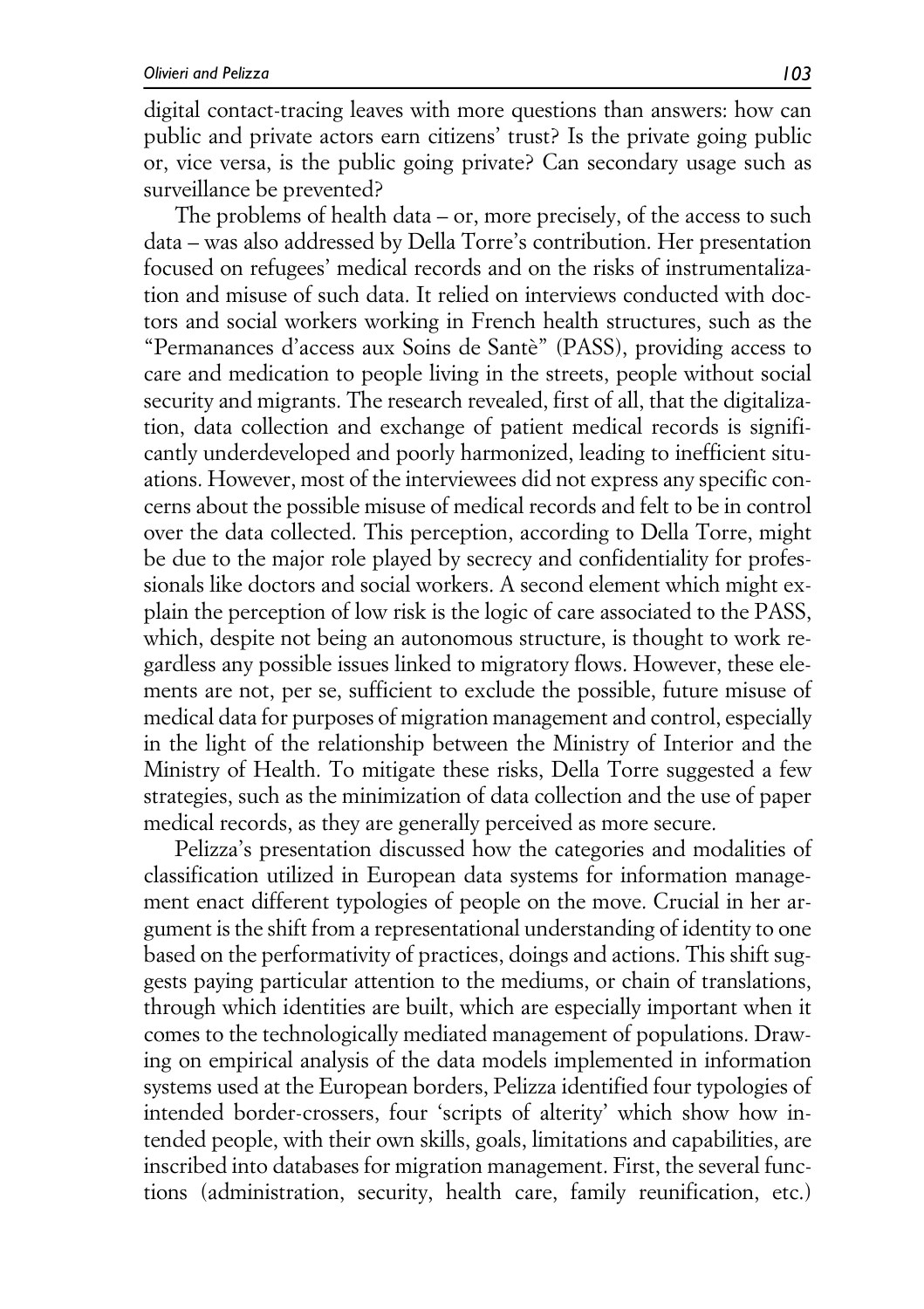allowed by the data collected in the Greek register of foreigners are seeing and enacting people on the move as long term foreigners, eligible for integration. On the other hand, Eurodac – the European database storing asylum seekers' fingerprints – contains significantly fewer data. The scarcity of data collected suggests that Eurodac tends to enact people on the move as irregular migrants who are expected to cheat and to remain in Europe for a short period. Along similar lines, by collecting only information about possible aliases, physical features and episodes of violent conduct, SIS II (the European Schengen Information System) enacts people as potential criminals. Lastly, the categories contained in the European Visa Information System (VIS), the database used to process third-country nationals' Visa applications, enact people simultaneously as travellers and settled individuals. Yet, this paradox is only apparent: the type of intended individual inscribed in the VIS is in fact the settled non-Western traveller.

Fill's contribution addressed the tensions and contradictions of the European system of international protection by focusing on the principle of non-refoulment. According to it, Member States are forbidden from returning asylum seekers to countries in which they might be in danger or subjected to persecution. Yet, as Fill showed, this principle is systematically violated by European countries through three different modalities of rejections: pushback, pullback and back-scattering. Pushbacks occur at the external borders of Europe and they are the most documented and violent violation of the principle of non-refoulment. Pullbacks depend on the increasing involvement of third-countries authorities which allow externalizing border control through strategies of non-arrival, remote control and deterrence. Lastly, the implementation of smart borders made possible what Fill defined as 'back-scatterings', a term used, in physics, to describe the reflection of waves, particles, or signals back to the direction from which they came. Through a network of interconnected biometric databases and through the aggregation of data which allows identifying who is suspect and to develop risk analysis, smart borders in fact operate a distinction between trusted and untrusted travellers, configuring a regime of 'border apartheid' which digitally exclude people from accessing the European territory. Smart borders then reproduce a systematic and discriminatory bias towards migrants, creating a 'data banned population' (Bigo 2014) based on categories and identification processes implemented in bureaucratic and algorithmic systems. Particularly interesting, in this regard, is the Eurosur project, a system of systems which supports European member States in the monitoring of the Mediterranean Sea and of the European external borders. By visualizing maps as operational areas and by expanding the capabilities to operate in those pre-frontier areas, Eurosur justifies preventive actions based on the analysis of potential migratory flows.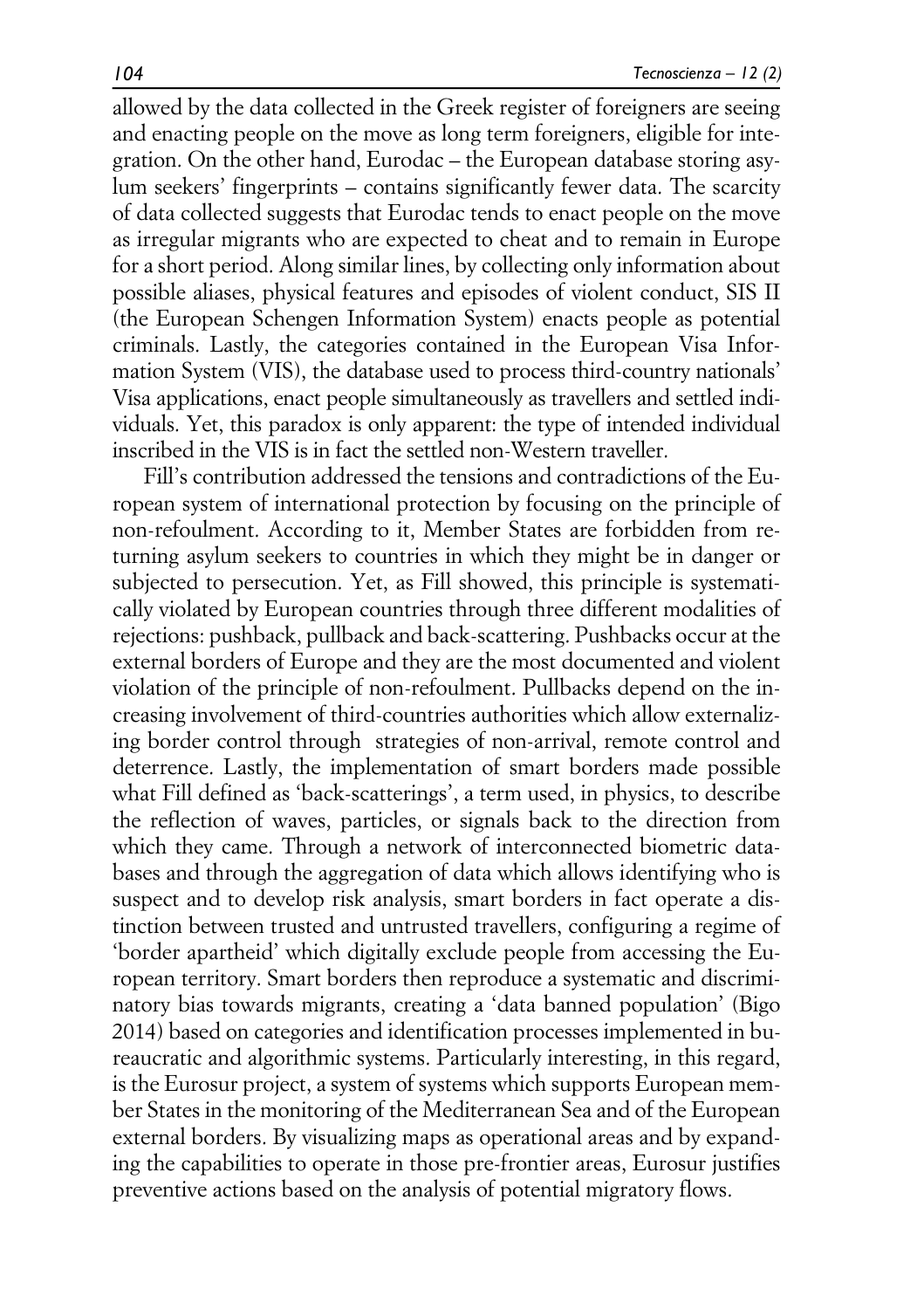Whereas Fill's presentation foregrounded the functions of surveillance characterizing migration technologies, Van Rossem's contribution focused on issues of data quality in the infrastructures for migration management. Crucially, problems with data quality and data frictions might significantly hamper the respect of people's fundamental rights. As highlighted by the Fundamental Right Agency (FRA 2018), European Information Systems often contain inaccurate alphanumeric, biographic and biometric data. This situation negatively affects people's possibilities to exert their rights and might eventually lead to accuse them of something they never did. This might occur, for instance, when an issue of low data quality is misrepresented, by authorities, as one of identity fraud. One of the major reasons for which the information might be incorrect or incomplete is that migrants' identities data do not always fit neatly in information systems' categories. Personal data, in fact, might be inputted in two different systems with slight but relevant differences, leading to what policy-makers define as 'blind-spots'. Such blind-spots could be solved through interoperability, which would allow to detect inconsistencies in the records. Van Rossem's presentation discussed the 'smart search and match' technology used in migration and border control in order to overcome data frictions and to match biographical data.

## **3. Conclusions**

As this short summary demonstrates, despite the heterogeneity of platforms taken into considerations, the seven contributions to the panel have engaged with the ambiguity of platforms. An ambiguity that suggests the need to look for the sociotechnical conditions under which a platform can be used either for control purposes, or for empowering goals. When do mobile social networks stop supporting self-empowerment and become surveillance tools? What uses can turn institutional data infrastructures for population management into resources of care? As the STS tradition reminds us, only situated, performative and inclusive research can help to answer these questions.

## **Acknowledgements**

The authors desire to thank the participants to the panel for their precious contributions. The panel was organized in the context of the "Processing Citizenship" project (2017–2022), which has received funding from the European Research Council (ERC) under the European Union's Horizon 2020 research and innovation program (grant agreement No 714463).